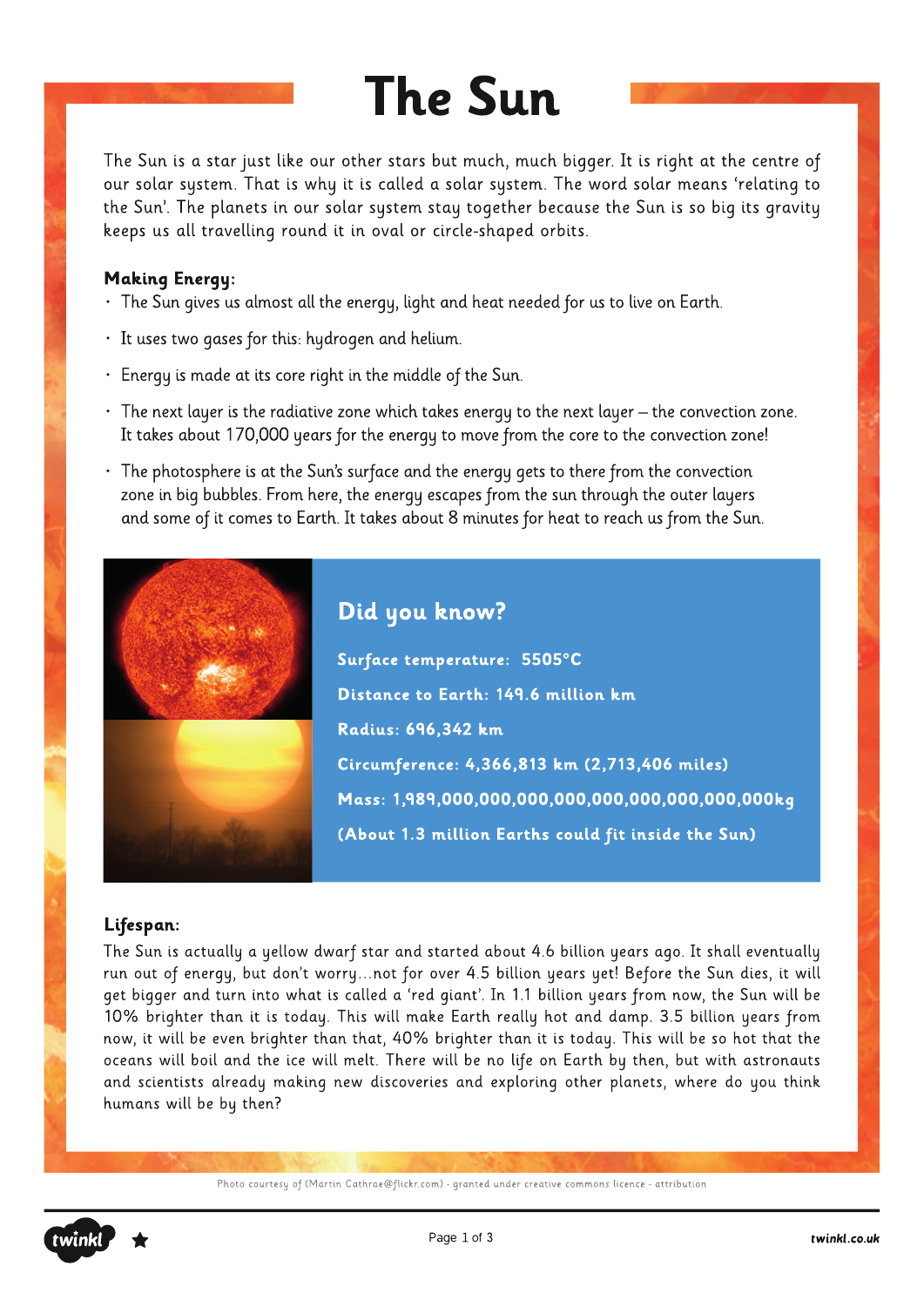# **Questions About The Sun**

1. What gases is the Sun mainly made from?

2. How long does it take energy to reach Earth from the Sun?

3. How far away is the Sun from Earth?

4. What type of star is the Sun now?

5. List the 4 layers of the Sun from the centre to the outside.

6. What keeps our solar system of planets orbiting the Sun?

7. Solar means 'relating to the Sun'. Think of another example where we use the word 'solar'.

8. Will the Sun last forever? If not, why not?

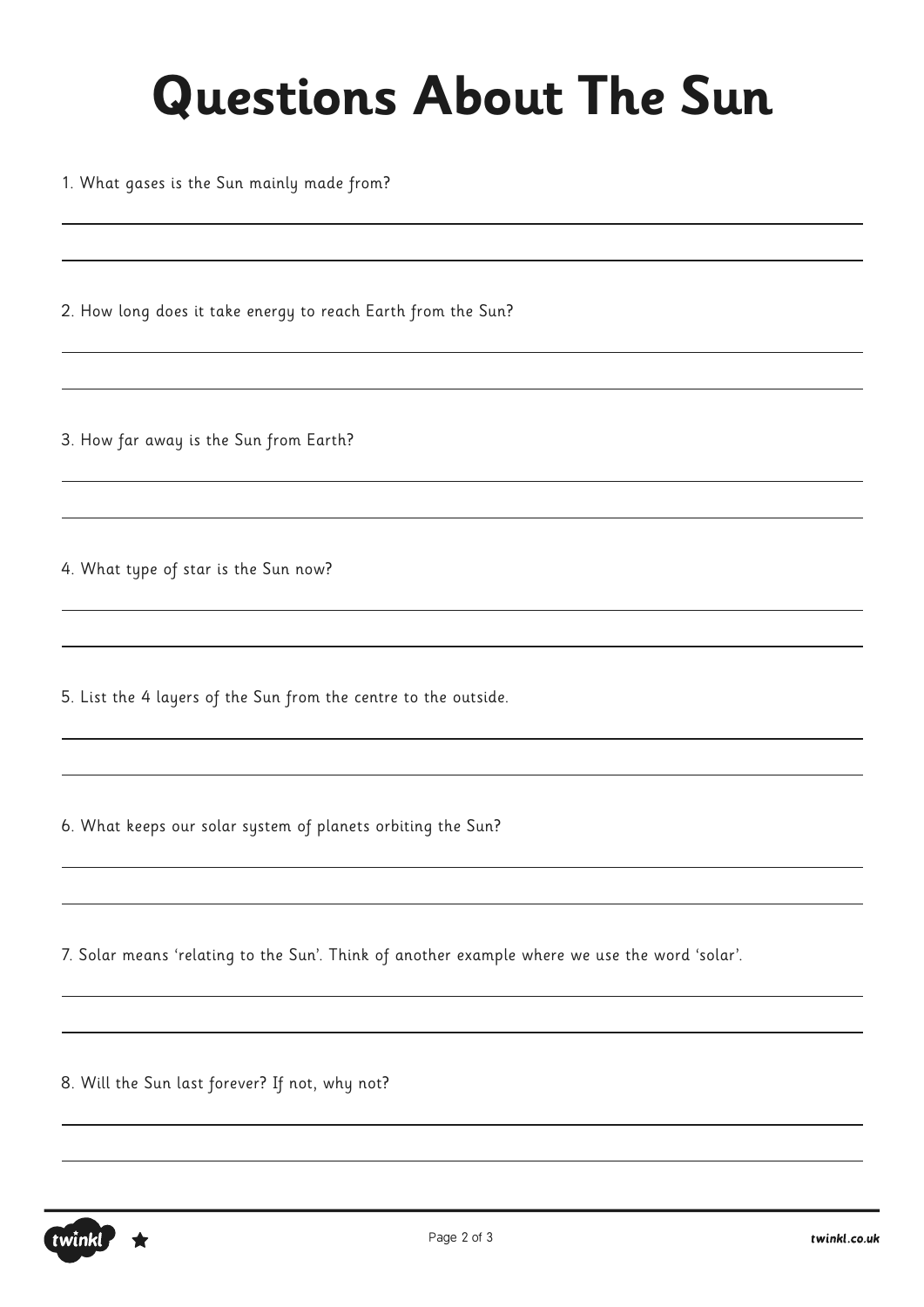10. Look at the final line - where do **you** think humans will be by then?